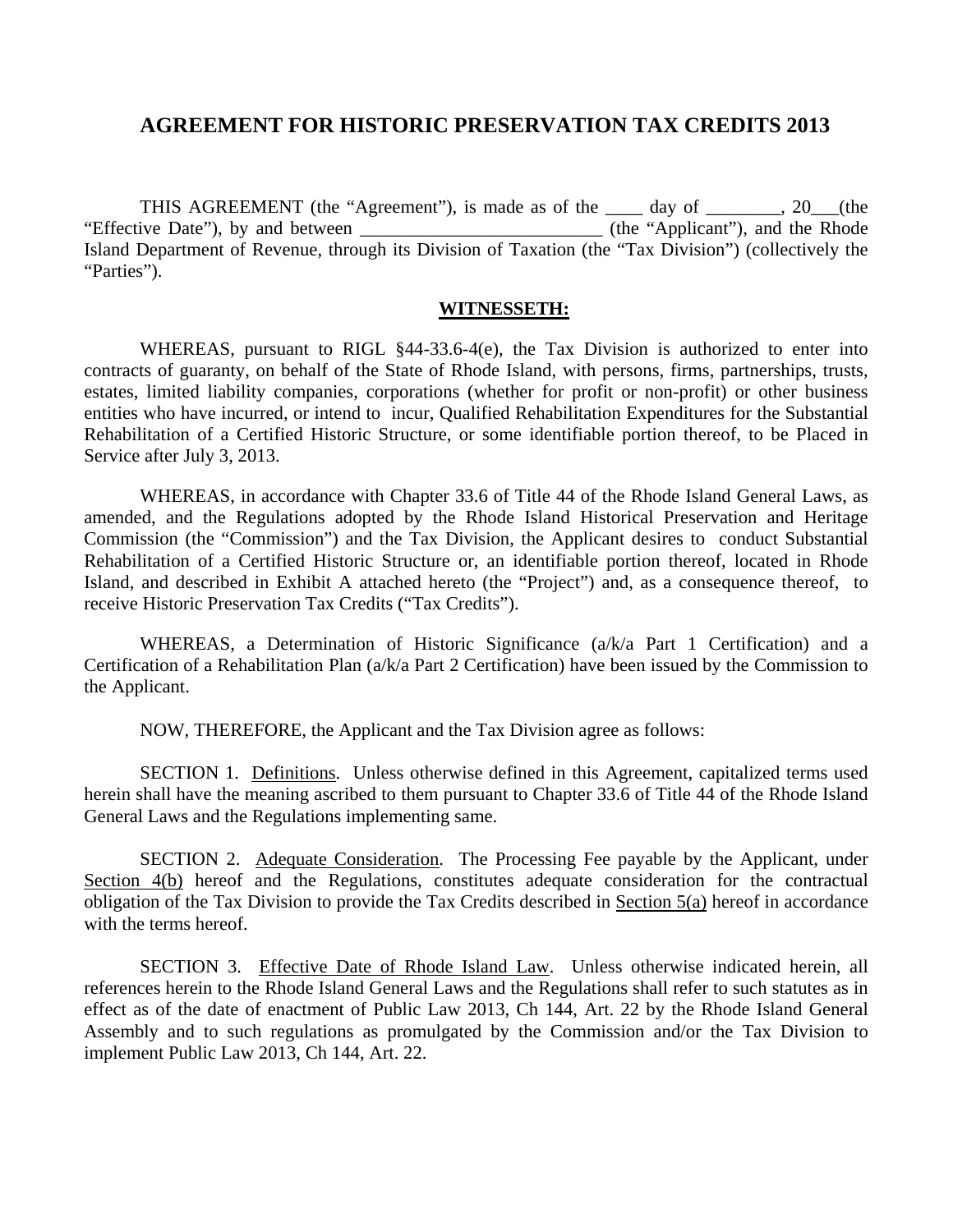SECTION 4. Duties of the Applicant.

(a) The Applicant shall fulfill the requirements for the Substantial Rehabilitation of the Project approved by the Commission and, in addition thereto, the Applicant specifically covenants that:

(1) *Full, Fair and Honest Disclosures Required.* The Applicant has made, and will make, full, fair and honest disclosure of all material facts to both the Commission and the Tax Division during the entire Application process set forth in the Regulations.

(2) *Rehabilitation Will be Consistent with Plan and Standards*. The Applicant shall insure that the Project, when finished, will be consistent with the proposed rehabilitation plan certified by the Commission and that all completed work will meet the criteria set forth in the Regulations and the *Standards of Rehabilitation* incorporated therein.

(3) *Documentation Required to Verify Costs Incurred*. The Applicant will furnish, on demand and in a complete and timely fashion, any additional and detailed documentation to verify that any final costs attributable to the Substantial Rehabilitation of a Certified Historic Structure were actually incurred and furthermore, meet the criteria of Qualified Rehabilitation Expenditures. Said documentation shall include, at the minimum, the items set forth in Tax Division Regulation CR 13-16.

 (b) *Processing Fee.* The Applicant agrees to pay, in full, a Processing Fee equal to three percent (3%) of estimated Qualified Rehabilitation Expenditures to the Tax Division before or upon execution of the within Agreement. If full payment is not tendered to the Tax Division along with a proposed Agreement, the Agreement will not be signed and any partial payment remitted shall be returned to the Applicant. The failure to pay the Processing Fee, in full and within thirty (30) days from the Commission's Part 2 certification date, will result in the denial of Tax Credits and the Applicant's loss of place in the Queue for Tax Credits.

## SECTION 5. Duties of the Tax Division.

 (a) *Tax Credit.* The Tax Division shall allow a Tax Credit, as set forth in Exhibit B, calculated in accordance with RIGL §44-33.6-3(a), and equal to the lesser of: (i) the estimated Qualified Rehabilitation Expenditures as submitted with this Agreement multiplied by either twenty percent (20%) or twenty-five percent (25%), as elected by the Applicant, or (ii) the actual Qualified Rehabilitation Expenditures, incurred by the Applicant and verified by the Tax Division, for the Substantial Rehabilitation multiplied by either twenty percent (20%) or twenty-five percent (25%), as elected by the Applicant. Provided further that:

(1) *25% Tax Credit Requires Trade or Business Use*. If the Applicant elects twenty five percent (25%) of the Qualified Rehabilitation Expenditures as the Tax Credit, the Applicant acknowledges and agrees that: (i) at least twenty five (25%) percent of the total rentable area of the Certified Historic Structure will be made available for a Trade or Business, as defined in RIGL §44-33.6-2(17), or (ii) the entire rentable area located on the first floor of a Certified Historic Structure will be made available for a Trade or Business, as defined in RIGL §44-33.6-  $2(17)$ .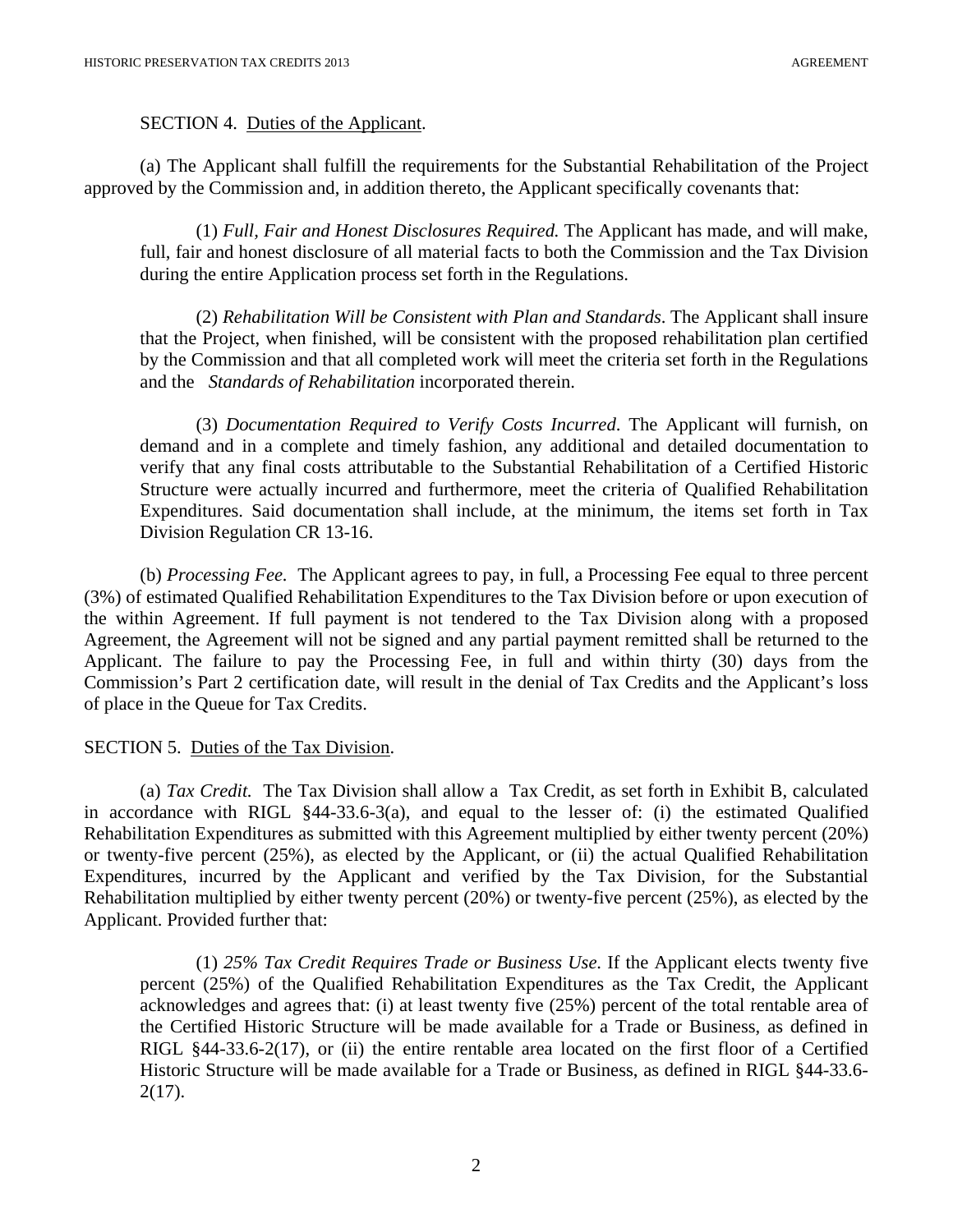(2) *Qualified Rehabilitation Expenses Incurred on or after July 3, 2013.* The Applicant acknowledges that the Qualified Rehabilitation Expenses upon which the Tax Credit is claimed must be incurred on or after July 3, 2013. Qualified Rehabilitation Expenses incurred prior to July 3, 2013 cannot be used for calculating Tax Credits under this program.

(3) *Maximum Tax Credit Allowed.* The Applicant acknowledges and agrees that the maximum amount of the Tax Credit allowed for any certified rehabilitation project, under Chapter 33.6 of Title 44 of the General Laws, is Five Million Dollars (\$5,000,000) and that this limitation applies regardless if the structure is to be completed in phases or in multiple projects.

(4) *Qualified Rehabilitation Expenditures Allowed by Certification after Audit.* The Applicant acknowledges that the Qualified Rehabilitation Expenditures are allowed only if certified by the Tax Division after audit and further acknowledges that the Tax Division is authorized to conduct said audits and issue such certifications. The within acknowledgement does not abrogate or hinder the Applicant's right to contest the denial, in whole or in part, of a request to certify Qualified Rehabilitation Expenditures.

(b) *Processing Fee is Non-Refundable.* The Applicant acknowledges and agrees that the Processing Fee paid pursuant to Section 4(b) of this Agreement is, pursuant to RIGL §44-33.6-4(d), nonrefundable. Processing Fees will not be returned if the Applicant subsequently abandons the Project and no longer desires the Tax Credit nor will Processing Fees be returned, in part, if the Processing Fees paid with this Agreement exceed three percent (3%) of the actual Qualified Rehabilitation Expenditures incurred by the Project as certified by the Tax Division.

## SECTION 6. Termination of Agreement

(a) *Grounds for Termination and Sanctions*. If information comes to the attention of either the Commission or the Tax Division, at any time up to and including the last day of the Holding Period, that is materially inconsistent with representations made by the Applicant herein or in an application or supporting documentation filed with the Commission or the Tax Division, the Tax Division may terminate this Agreement and the Commission or the Tax Division may deny requested certifications or rescind certifications previously issued. In either instance, any Processing Fees paid by the Applicant will be forfeited. Upon termination, any Tax Credits issued under this Agreement hereunder shall be null and void and subject to recapture. In addition, any proceeds received from the sale, transfer or assignment of Tax Credits will be subject to taxation. This Section of the Agreement shall be applied in a manner consistent with RIGL §44-33.6-4(h) and RIGL §44-33.6-3(f).

(b) *Holding Period Defined*. The term "Holding Period" as used within this Agreement shall mean twenty-four (24) months after the Commission issues a Certificate of Completed Work. In the case of a rehabilitation which may reasonably expected to be completed in phases, as described in RIGL §44-33.6-2(16), "Holding Period" shall be extended to include a period of time beginning on the date of issuance of a Certificate of Completed Work for the first phase or phases for which a Certificate of Completed Work is issued and continuing until the expiration of twenty-four (24) months after the Certificate of Completed Work issued for the last phase.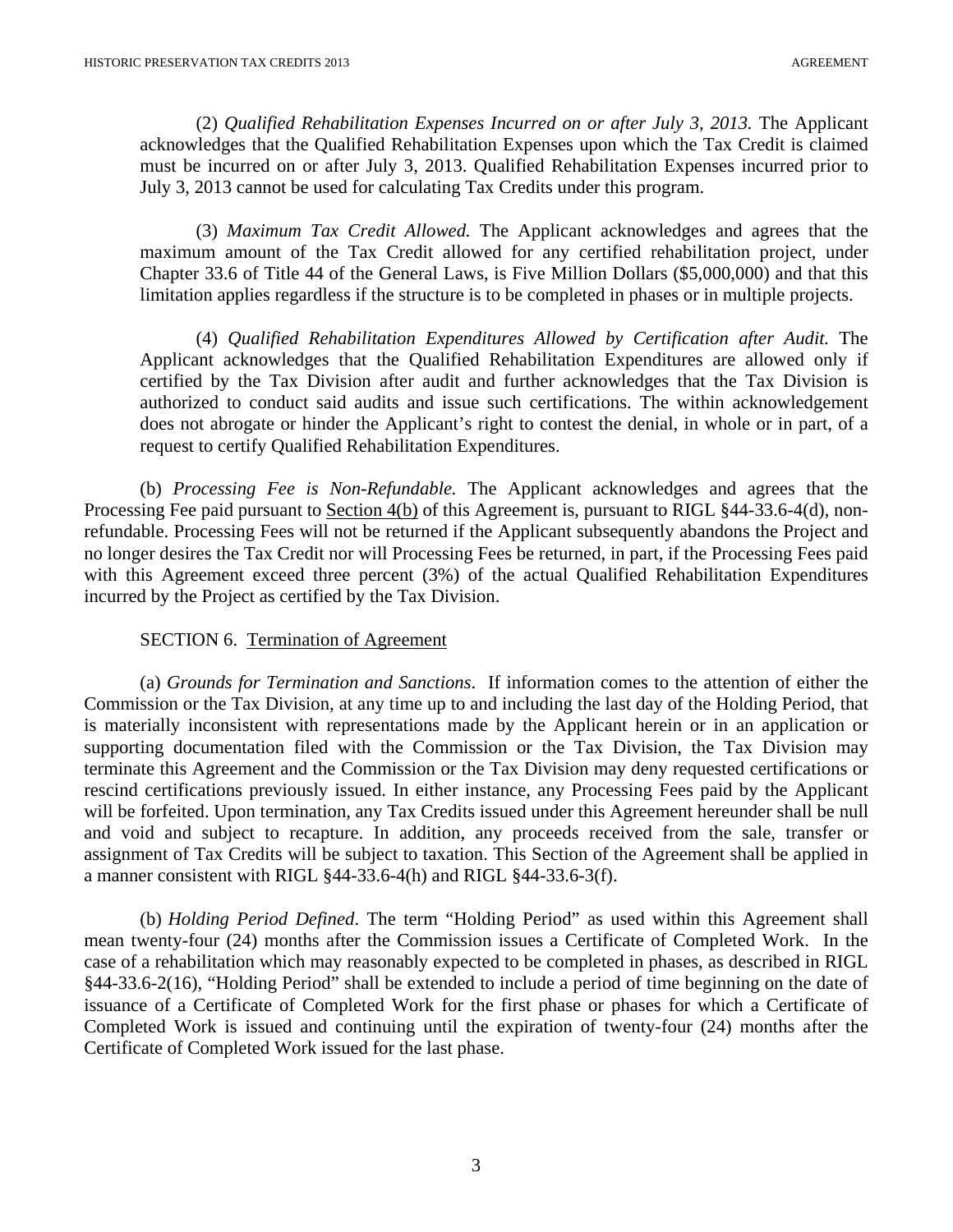#### SECTION 7. Assignment of Agreement.

(a) *Assignments Allowed and Consents Required*. The Applicant's right to assign this Agreement is limited and shall be governed by RIGL §44-33.6-4(g) with that section allowing such assignment only to:

(1) An Affiliate of the Applicant without the consent of the Tax Division, or

(2) A banking institution, as defined by RIGL  $§44-14-2(1)$ , or a credit union, as defined by RIGL §44-15-1.1(1), without the consent of the Tax Division, or

(3) A person, firm, partnership, trust, estate, limited liability company, corporation (whether for profit or non-profit) or other business entity that incurs Qualified Rehabilitation Expenditures for the Substantial Rehabilitation of Certified Historic Structures or some identifiable portion thereof to be Placed in Service on or after July 3, 2013, with such assignment to be approved by the Tax Division and which approval shall not be unreasonably withheld, or

(4) A person, firm, partnership, trust, estate, limited liability company, corporation (whether for profit or non-profit) or other business entity that is approved by the Tax Division, and such assignment shall require the consent Tax Division.

(b) *Affiliate Defined*. The term "Affiliate" is defined in RIGL §44-33.6-4(g) as any entity controlling, controlled by or under common control with such person, firm, partnership, estate, trust, limited liability company, corporation (whether for profit or non-profit) or other business entity.

(c) *Notice of Assignments*. Prior written notice of any assignments of the Agreement, including those for which no consent is required, shall be given to the Tax Division pursuant to Section 13. Such notice shall include the name, tax identification number, the address, phone number, and contact person for both the assignor and the assignee and shall indicate the date of assignment.

## SECTION 8. Timely Progress of Project Required.

(a) *Project Schedule Must Have Been Filed.* The Applicant covenants that it has submitted to the Commission, along with its Part 2 Application, a reasonably detailed project timeline setting forth a schedule whereby various identifiable aspects of the Project (e.g., rough plumbing & electrical, exterior siding, interior finish work on  $1<sup>st</sup>$  floor) will be completed and the estimated amount of Qualified Rehabilitation Expenditures that will be expended on each such aspect of the Project (the "Project Schedule"). In the event that the Project is to be completed in phases, the Project Schedule should also reflect when it is anticipated that each phase will be completed and an estimate as to the amount of Qualified Rehabilitation Expenditures that will be incurred in each phase.

(b) *"Substantial Construction" Requirement*. The Applicant acknowledges and agrees that Substantial Construction on the Project must commence within twelve (12) months from the date on which the Applicant's Part 2 Application is approved by the Commission. Furthermore, upon commencing Substantial Construction, the Applicant shall file an affidavit with the Commission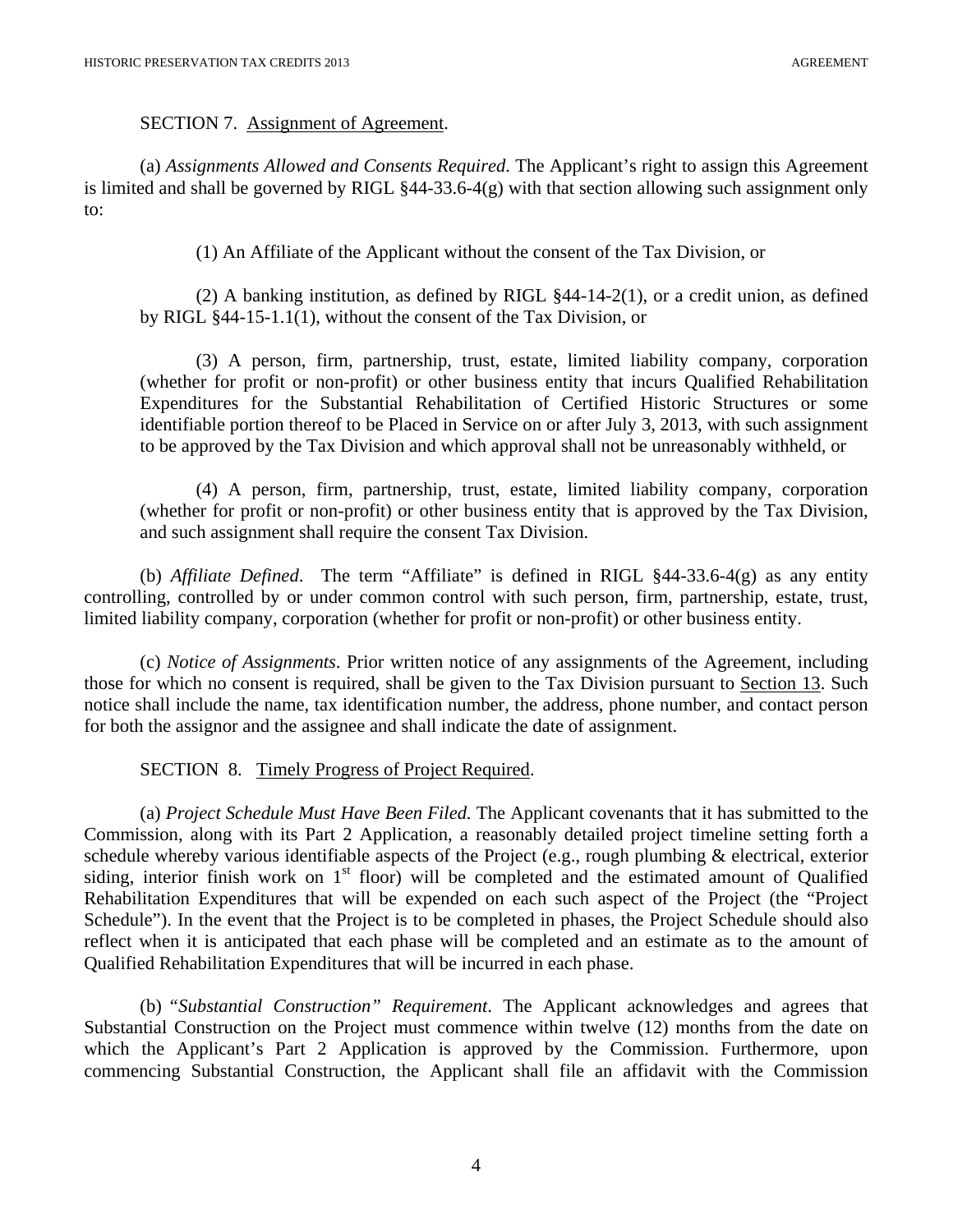attesting to the commencement of Substantial Construction together with evidence that the requirements of Substantial Construction have been satisfied.

(c) *Substantial Construction Defined*. The term "Substantial Construction" is defined to mean that (i) the owner of a Certified Historic Structure has entered into a contract with the Tax Division and paid the Processing Fee; (ii) the Commission has certified that the Certified Historic Structure's rehabilitation will be consistent with standards set forth in Chapter 33.6 of Title 44; and (iii) the owner has, within five (5) years from the date this Agreement is executed, expended ten percent (10%) of the Qualified Rehabilitation Expenditures estimated in the contract entered into with the Tax Division for the Project or, if a phased project, for the first phase the Project. Substantial Construction does not occur until all three of the above requirements are fulfilled.

(d) *Project Shall Not "Remain Idle".* The Applicant further covenants that within twelve (12) months from the date of Part 2 Certification, construction will commence and the Project shall not Remain Idle for any period of time exceeding six (6) months prior to the completion of the Project.

(e) *Remain Idle Defined.* The term "Remain Idle" is defined to mean that:

(1) Substantial work has ceased at the Project; or

(2) Work crews have been reduced by more than twenty-five percent (25%) for reasons unrelated to (i) scheduled completion of work in accordance with the Project's schedule, (ii) reasonably unanticipated physical conditions, or (iii) an event of force majeure; or

(3) The Project Schedule that was originally submitted to the Applicant to the Commission has been extended for more than twelve (12) months for reasons unrelated to (i) reasonably unanticipated physical conditions or (ii) an event of force majeure.

The Project is deemed to Remain Idle if any one of the above three criteria are met.

(f) *Force Majeure Defined*. To be deemed an event of force majeure, the cause of the event must be (i) reasonably unforeseen, (ii) outside the control of the Applicant and (iii) could not be avoided by the Applicant's exercise of due care. By way of example, and not in limitation, any delays, work stoppages, or work force reductions caused by financial difficulties, labor disputes or violation of the law shall be deemed to cause the Project to Remain Idle.

 (g) *Penalties for Non-Compliance.* In the event that Substantial Construction is not commenced within twelve (12) months from the date on which the Applicant's Part 2 Application is approved by the Commission or if the Project Remains Idle for a period of time exceeding six (6) months, the Applicant shall forfeit all Processing Fees paid prior to that date and this Agreement for Tax Credits shall be terminated and deemed null and void without further action or documentation.

 (h) *Periodic Reports Required*. In order to demonstrate that the Project does not Remain Idle, the Applicant, or its successor in interest, is to submit quarterly reports, with supporting documentation, to the Tax Division on or before the fifth day of April, the fifth day of July, the fifth day of October and the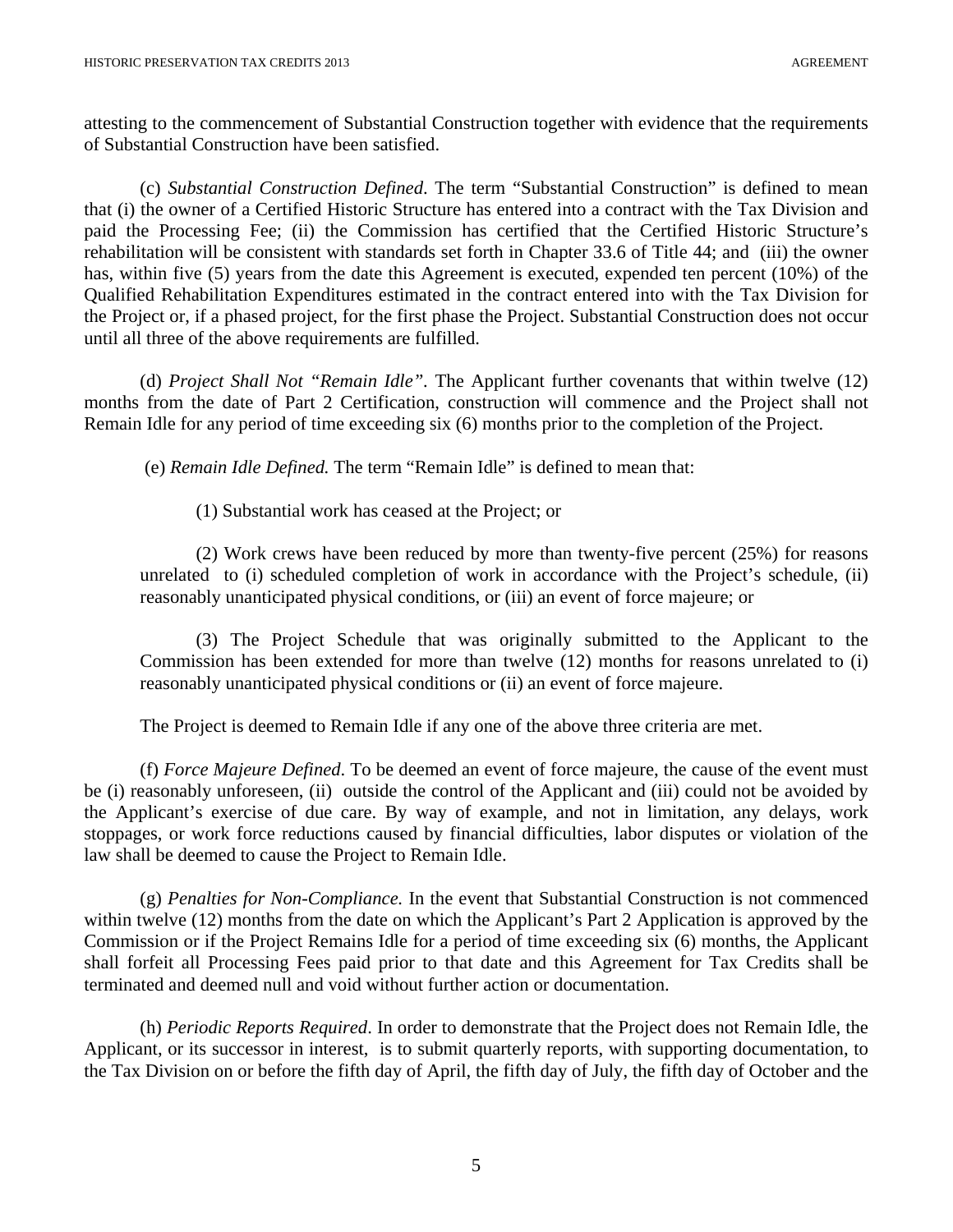fifth day of January. Said reports shall briefly set forth the work or tasks accomplished and the number of individuals employed on the Project during the preceding quarter.

 (i) *Reapplication after Forfeiture and Termination.* Upon forfeiture and termination, the Applicant, pursuant to RIGL §44-33.6-7, may re-apply for Tax Credits for the Project but the Applicant acknowledges that it will be placed at the end of queue of prior applicants then awaiting the availability of Tax Credits. To reapply and be placed at the bottom of the Queue, the Applicant must submit a new application for Rhode Island Historic Preservation Tax Credits 2013 (Form HTC-13) to the Tax Division. If and when Tax Credits become available, the Applicant acknowledges that reapplication is expressly conditioned and subject to the following:

(1) The Applicant shall submit to the Commission a new application for Part 2 Certification, an amended Project Schedule as described in Section 8(a), setting the new reasonably detailed project timeline;

(2) The Applicant shall submit evidence, along with its request for reapplication, establishing the reason for the delay in the commencing Substantial Construction of the Project or for the Project Remaining Idle, and shall further provide evidence, reasonably satisfactory to the Commission, that the condition or event, causing the delay in commencing the Project or causing the Project to Remain Idle, has been resolved and will not recur; and

(3) The Applicant will be required to remit a three percent (3%) non-refundable Processing Fee as described in Section 4(b). This Processing Fee shall be calculated in accordance with the re-application submitted to the Commission and the Tax Division.

## SECTION 9. Restrictive Covenants Required.

(a) *Material Alterations.* The Applicant acknowledges and agrees that no Tax Credits shall be issued until the owner of the Certified Historic Structure grants to the Commission a restrictive covenant agreeing that, during the Holding Period as defined in Section 6(b), no material alterations will be made to the Certified Historic Structure (i) without the Commission's prior approval, and, if approved, (ii) such material alterations shall be consistent with the standards established by the Secretary of the United States Department of the Interior for the rehabilitation of historic structures.

(b) *Trade or Business Use*. In the event that application has been made for the twenty five percent (25%) Tax Credit under this Agreement, the owner of the Certified Historic Structure shall also grant to the Commission a restrictive covenant agreeing that, for a period of sixty (60) months commencing when the Certified Historic Structure, or an identifiable portion thereof, was Placed into Service, either (i) twenty five percent (25%) of the total rentable area of the Certified Historic Structure or (ii) the entire rentable area located on the first floor of the Certified Historic Structure will be made available for a Trade or Business, as defined below.

(1) *Trade or Business Defined.* Pursuant to RIGL §44-33.6-2(17), a Trade or Business means an activity carried on for the production of income from the sale or manufacture of goods or performance of services, *excluding residential rental activity*.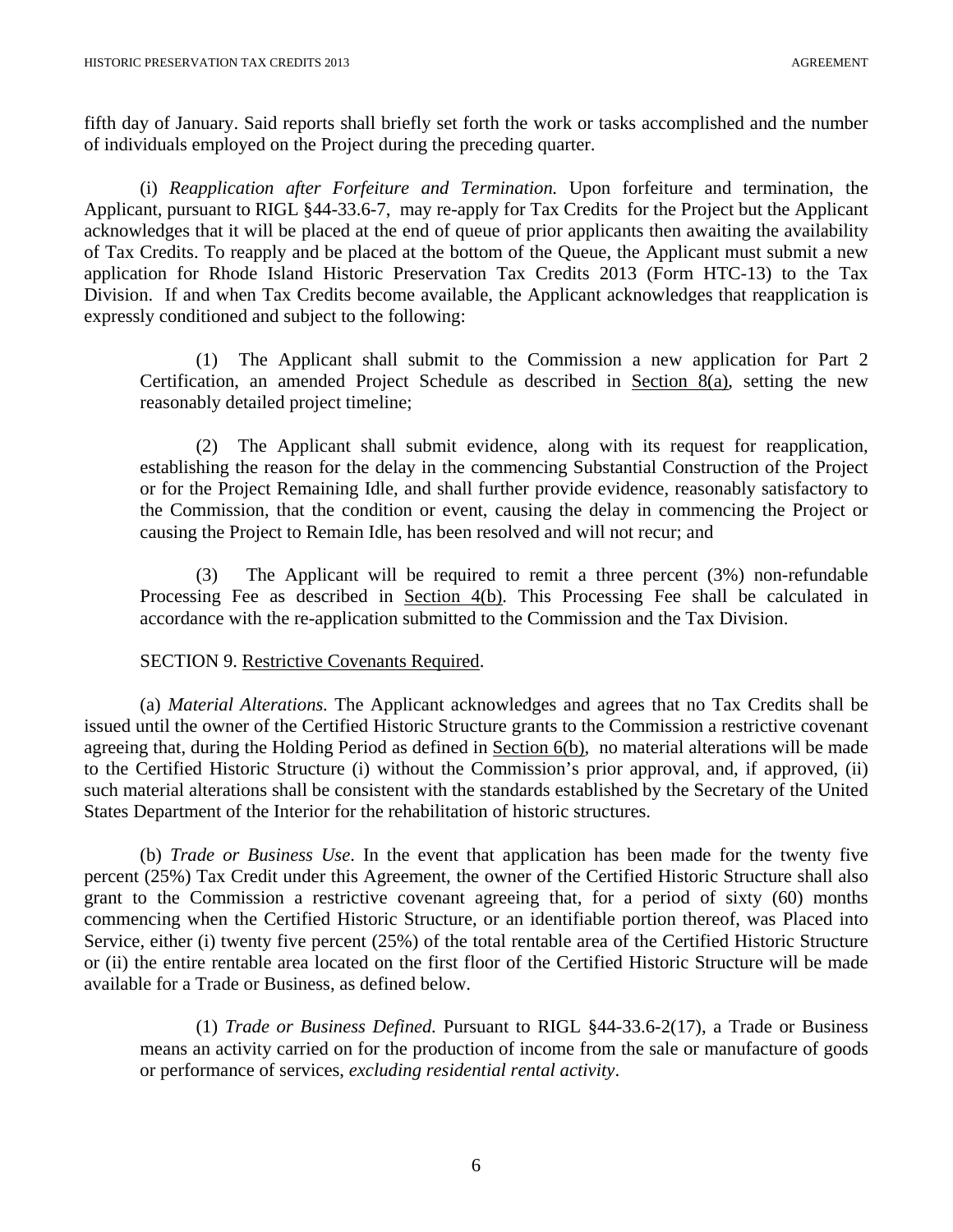(2) *Made Available Defined*. For purposes of this Agreement, the rentable area of a Certified Historic Structure is "made available for a Trade or Business" if, during the sixty (60) months after the Certified Historic Structure, or an identifiable portion thereof, was Placed into Service, the owner of the Certified Historic Structure has:

(i) Consistently and repeatedly advertised and marketed the rentable area for immediate occupancy or use by means of electronic media, print media, commercial listings or directories and other channels of communication reasonably designed to reach businesses located throughout the State of Rhode Island and in communities in adjoining states; or

(ii) Has consistently and repeatedly rented or leased the rentable area to a Trade or Business as defined in Section 9(b)(1) above.

(3) *Documentation Required to Demonstrate Compliance*. The Tax Division may require rental agreements and/or sample advertising materials and invoices to document compliance with the provisions of RIGL §44-33.6-4 and RIGL §44-33.6-2(17).

(c) *Participation in Registered Apprenticeship Program.* The Applicant acknowledges and agrees that, under RIGL §44-33.6-8, if the Hard Construction Costs of the Project equal or exceed ten million dollars (\$10,000,000), Tax Credits will be allowed only if any contractor and subcontractor working on the Project has an apprenticeship program for all apprenticeable crafts that will be employed on the Project at the time of bid. Said apprenticeship programs must be registered and approved by the United States Dept. of Labor in conformity with federal regulations.

(1) *Hard Construction Costs Defined.* Hard Construction Costs shall mean direct contractor costs for labor, material, equipment, and services associated with the Project, contractors' overhead and profit, and other direct construction costs. By way of example and not in limitation, Hard Construction Costs do not include architectural and engineering fees, the cost of surveying, legal and accounting expenses, insurance premiums or development costs. Hard Construction Costs are not necessarily costs that are allowable as QREs.

(2) *Minimum Employees Required*. The requirement to have a registered and approved apprenticeship program applies to any contractor and subcontractor working on the Project that has five (5) or more employees.

(3) *Review to Ascertain Non-Compliance*. The Applicant acknowledges that there are statutory sanctions for non-compliance with RIGL §44-33.6-8 and that the Department of Labor & Training, in conjunction with the Tax Division and other agencies, may review claims that a contractor or subcontractor was exempt from the apprenticeship program requirement due to insufficient employees.

SECTION 10. Jurisdiction and Venue. This Agreement shall be governed by the laws of the State of Rhode Island. Venue for all legal proceedings arising out of this Agreement, or the breach thereof, shall be located only in a court with competent jurisdiction in the State of Rhode Island.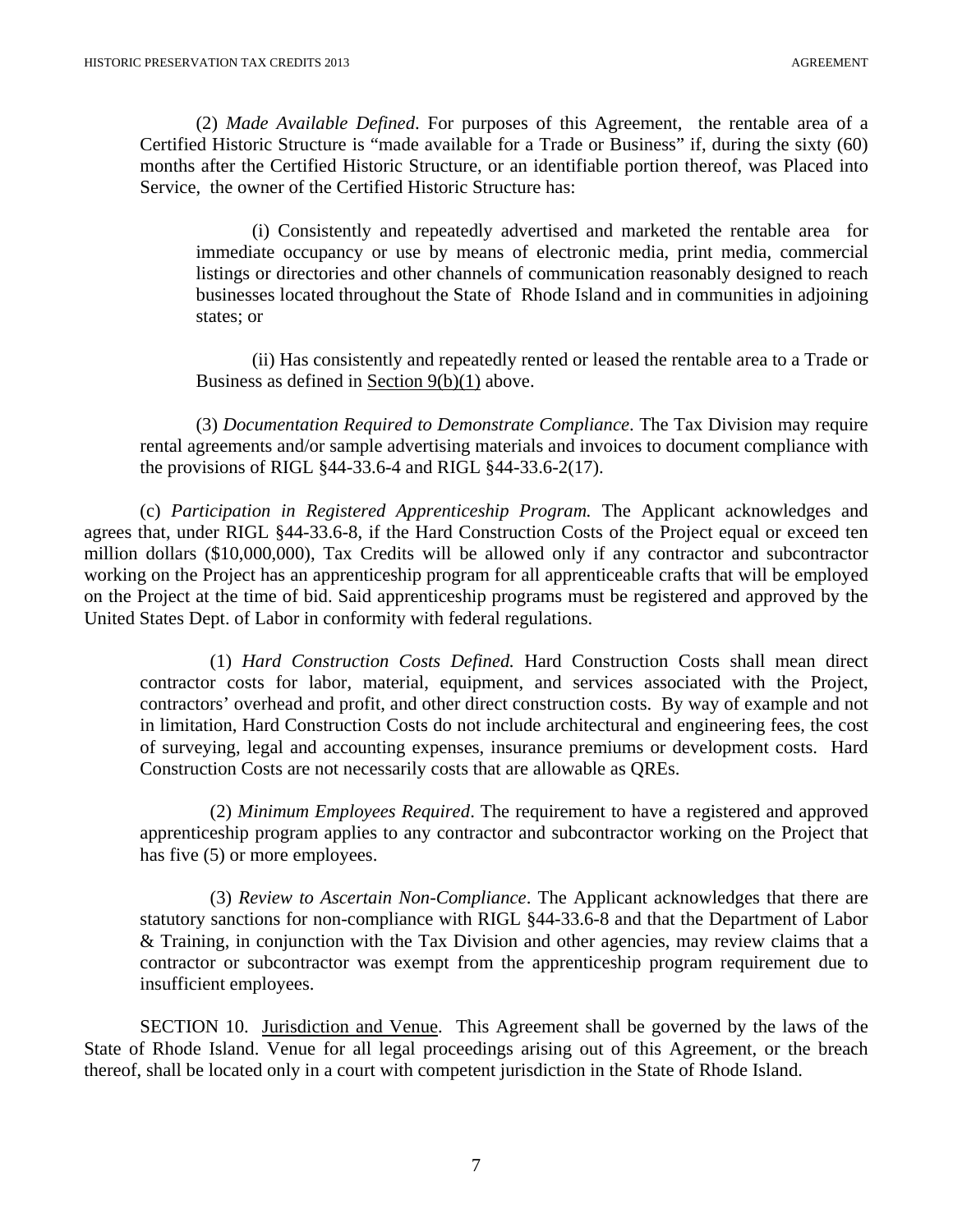SECTION 11. Entire Agreement. This Agreement contains the entire understanding between the Parties. For purposes of this Section, the Exhibits attached hereto are integral to the Agreement and made a part of the Agreement. The Agreement may not be changed orally but only by agreement in writing signed by the Parties.

SECTION 12. Severability. If one or more of the provisions of this Agreement should become legally invalid, the validity of the remaining provisions shall not be affected thereby. However, in such case, the Parties shall immediately agree on some other contractual arrangement which secures, as far as possible, the intended economic effect of the invalid provision(s).

SECTION 13. Notices. All demands, notices and communications hereunder shall be in writing and shall be deemed to have been duly given, if mailed by registered or certified mail, return receipt requested, or, if transmitted by other means, when received by the other Party at the address set forth herein, or such other address as may hereafter be furnished to the other Party by like notice.

(a) It is the responsibility of the Applicant or its successor and assignees to timely notify the Tax Division of any changes in contact information, and in particular, to notify the Tax Division of any change in address to which written notices should be sent.

(b) Notice or communication hereunder shall be deemed to have been received on the date delivered to or received at the premises of the addressee. In the case of receipt by registered or certified mail, notice or communication hereunder shall be deemed to have been received by the date noted on the return receipt. Any notice required or permitted to be given under this Agreement shall be sufficient if in writing, and if sent by registered or certified mail or delivered, postage prepaid, to the addresses below:

If to the Applicant:

If to the Tax Division:

Tax Administrator RI Division of Taxation One Capitol Hill,  $1<sup>st</sup>$  floor Providence, RI 02908-5800

\_\_\_\_\_\_\_\_\_\_\_\_\_\_\_\_\_\_\_\_\_\_\_\_ \_\_\_\_\_\_\_\_\_\_\_\_\_\_\_\_\_\_\_\_\_\_\_\_ \_\_\_\_\_\_\_\_\_\_\_\_\_\_\_\_\_\_\_\_\_\_\_\_\_ \_\_\_\_\_\_\_\_\_\_\_\_\_\_\_\_\_\_\_\_\_\_\_\_\_\_

SECTION 14. Guarantee, Binding Effect and Enforceability.

 (a) *Guarantee of Delivery of Tax Credits.* If this Agreement is not terminated pursuant to Section 6 or Section 8(f) and the Applicant has secured a Certification of Completed Rehabilitation from the Commission, the Tax Division guarantees delivery of one hundred percent (100%) of the amount of the Tax Credit, subject to audit and confirmation, to (i) the Applicant pursuant to RIGL §44-33.6- 3(b)(1) as the party that incurred Qualified Rehabilitation Expenditures for the Substantial Rehabilitation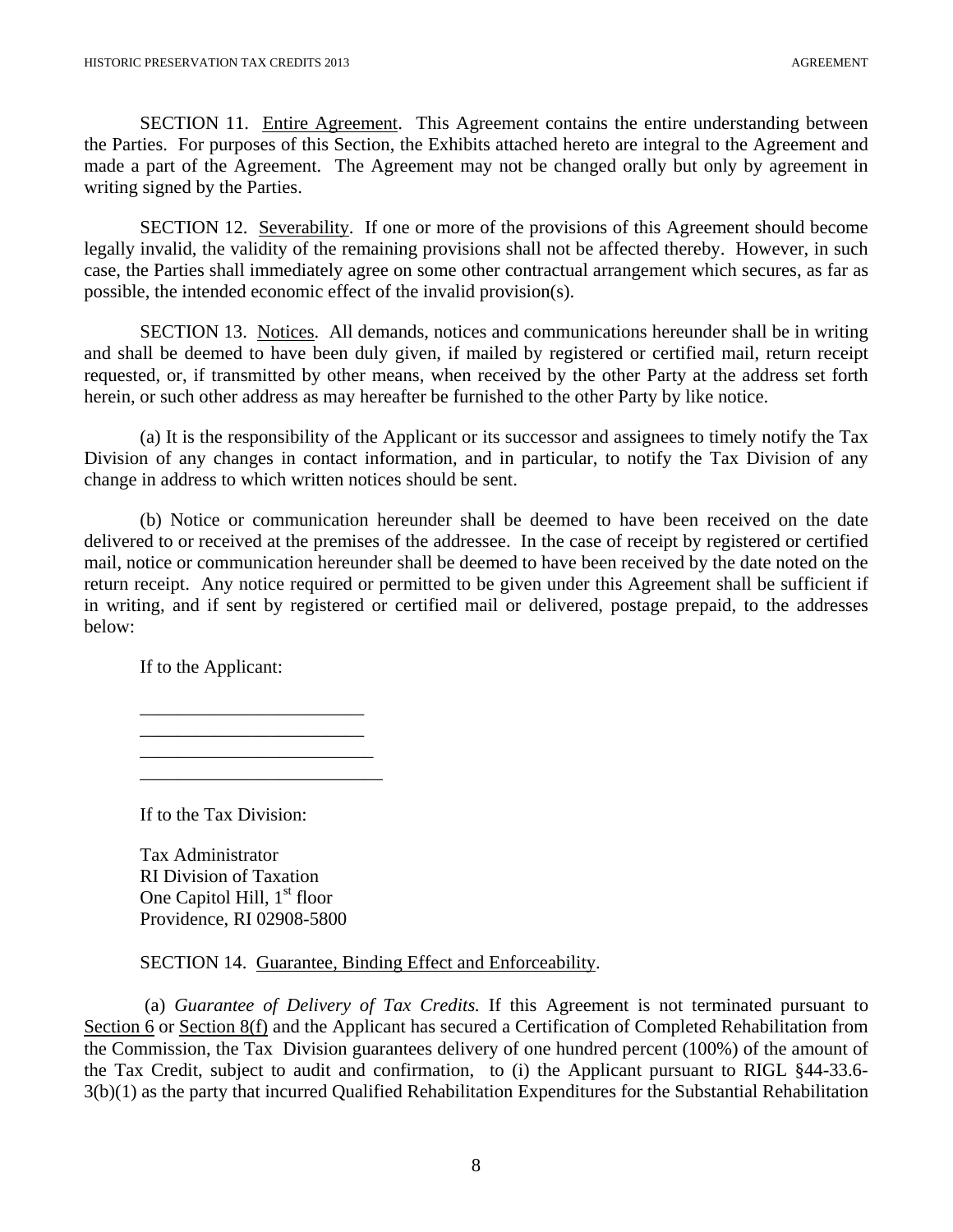of a Certified Historic Structure or an identifiable portion thereof, as specified in the Agreement, and Placed in Service on or after July 3, 2013, or (ii) to the Assignee(s) of the Applicant pursuant to RIGL §44-33.6-3(f) and the Regulations.

(b) If this Agreement is not terminated pursuant to Section 6 or Section 8(f) and the Applicant has secured a Certification of Completed Rehabilitation from the Commission, the Tax Division guarantees that the Tax Credit, subject to audit and certification, shall be allowed pursuant to RIGL §44-33.6-3(b) and §44-33.6-3(e) for the taxable year in which a Certified Historic Structure or an identifiable portion thereof, as specified in the Agreement, is Placed in Service; Provided that the Substantial Rehabilitation test is met for such taxable year and provided further that the Certified Historic Structure, or an identifiable portion thereof, is Placed into Service on or after August 1, 2013.

(c) "Substantial Rehabilitation" means that the Qualified Rehabilitation Expenditures incurred with respect to the Certified Historic Structure during the twenty-four (24) month period selected by the Applicant ending with or within the taxable year, in which the Certified Historic Structure is Placed in Service, exceed the Adjusted Basis in such building and its structural components as of the beginning of such period. In the case of any Rehabilitation which may reasonably be expected to be completed in phases, the above definition shall be applied by substituting "sixty (60) month period" for "twenty-four (24) month period".

(d) This Agreement constitutes a binding and enforceable agreement between the Applicant and the Tax Division. This Agreement and the rights granted hereunder shall be enforceable by the Parties through all remedies available at law and in equity.

## SECTION 15. Limitations.

*(a) Applicability of Agreement*. This Agreement applies only to a Rehabilitation of a Certified Historic Structure or some identifiable portion thereof, that: (i) is Placed in Service on or after August 1, 2013; (ii) for which an Application for Certification of a Rehabilitation Plan (a/k/a Part 2 Certification) and an Application for Determination as a Historic Structure (a/k/a Part 1 Certification) have been issued by the Commission after August 1, 2013; and (iii) for which Qualified Rehabilitation Expenses have been incurred on or after July 3, 2013.

(b) *Election of Tax Credit Program.* The Applicant and/or its Assignees who elect and qualify for Tax Credits for the Substantial Rehabilitation of a Certified Historic Structure under Chapter 33.6 of Title 44 are ineligible to claim Tax Credits for Rehabilitation of that particular Certified Historic Structure under Chapter 33.1 of Title 44, Chapter 64.7 of Title 42 or Chapter 31 of Title 44. Applicants and/or their assignees must waive, in writing, any claims to tax credits under the aforementioned chapters prior to entering into this Agreement.

 SECTION 16. Further Assurances. Each of the Parties hereto shall promptly execute and deliver all such documents, instruments and assurances and do or cause to be done all such acts and things as are necessary or advisable fully to perform and carry out the provisions and intent of this Agreement.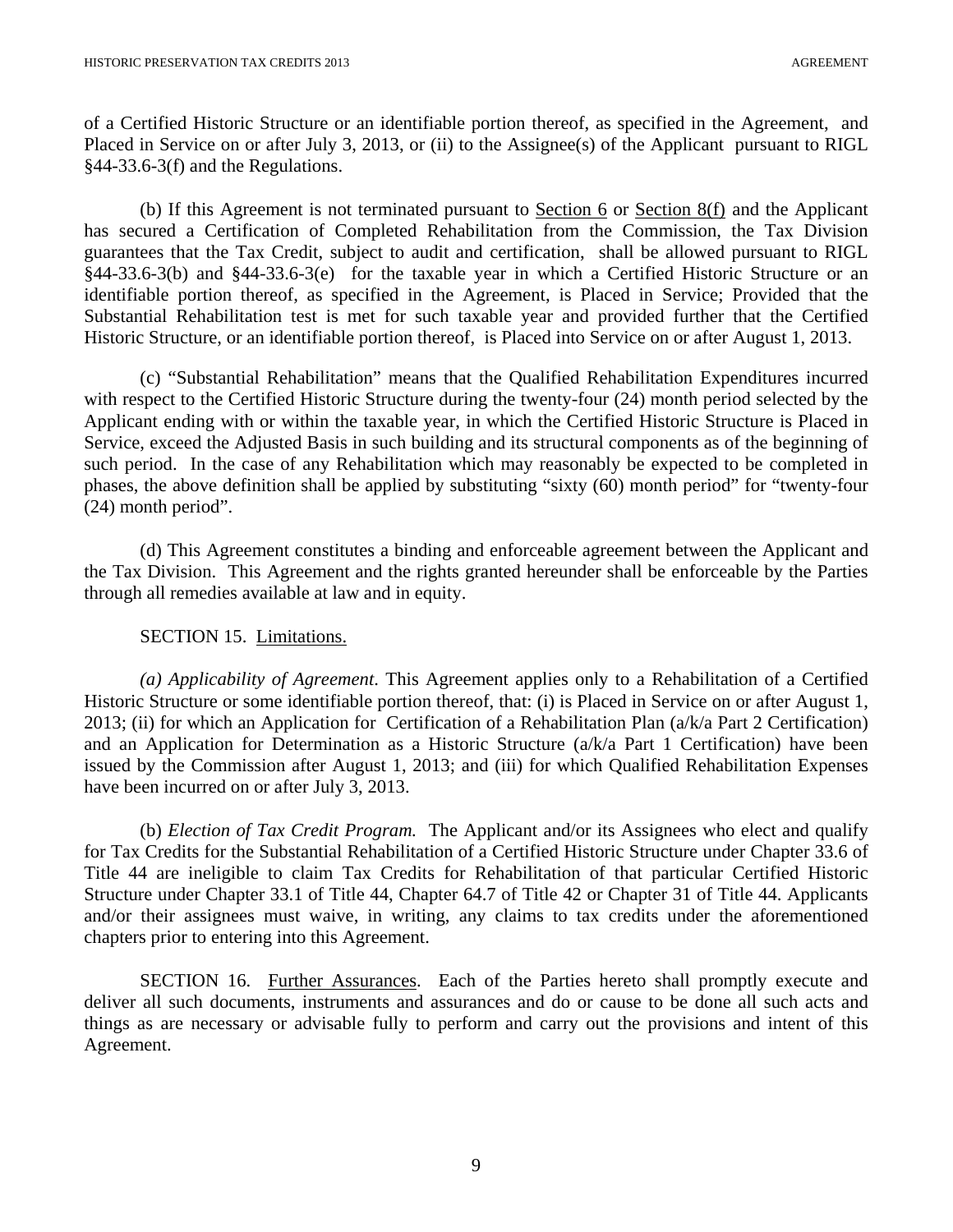SECTION 17. Captions. Titles or captions of Sections contained in this Agreement are inserted only as a matter of convenience and for reference, and in no way define, limit, extend, or describe the scope of this Agreement or the intent of any provision hereof.

 SECTION 18. No Waiver. The failure of any Party to insist upon strict performance of a covenant hereunder or of any obligation hereunder, irrespective of the length of time for which such failure continues, shall not be a waiver of such Party's right to demand strict compliance in the future. No consent or waiver, express or implied, to or of any breach or default in the performance of any obligation hereunder, shall constitute a consent or waiver to or of any other breach or default in the performance of the same or any other obligation hereunder. No term or provision of the Agreement may be waived unless such waiver is in writing and signed by the Parties.

SECTION 19. Executed in Counterparts. For the purpose of facilitating proving this Agreement, and for other purposes, this Agreement may be executed simultaneously in any number of counterparts. Each counterpart shall be deemed to be an original, and all such counterparts shall constitute one and the same instrument.

#### SECTION 20. Warranties.

(a) *Warranty of Legal Existence*. The Applicant warrants that it is duly organized, chartered or formed under the laws of its State of domicile and that it has the lawful power to engage in the business it is presently conducting or will conduct in the future. The Applicant is duly licensed or qualified and in good standing in each jurisdiction, including Rhode Island, wherein the nature of the business it transacts makes such licensing or qualification necessary.

(b) *Warranty of Authority to Execute*. The Applicant and the signatory of this Agreement for the Applicant both warrant that they have the power and authority to negotiate and execute this Agreement and to perform the obligations thereunder and all such acts have been duly authorized by the necessary proceedings.

(c) *Warranty of No Outstanding Delinquencies or Deficiencies*. The Applicant further warrants that it does not have any outstanding delinquencies or deficiencies for taxes or regulatory fees owed to the State of Rhode Island.

SECTION 21. Disclosure and Dissemination of Reported Information. The Applicant acknowledges and agrees that RIGL § 44-33.6-9 imposes certain reporting requirements for the Applicant's participation in this tax credit program and that the information reported shall be specific, definite, and attributable to an identifiable person. In addition, such specific information, including this Agreement and its terms and exhibits, pursuant to RIGL § 44-33.6-9, shall be:

(a) Shared with or disseminated among other instrumentalities of the State, including but not limited to, the Commission, the Economic Development Corporation, designated members of both houses of the General Assembly, the governor, and the Department of Labor and Training; and

(b) A public document made available to the public for inspection by any person and published by the Tax Administrator on the Tax Division website.

This section shall also apply to any contract voided under the provisions of this Program.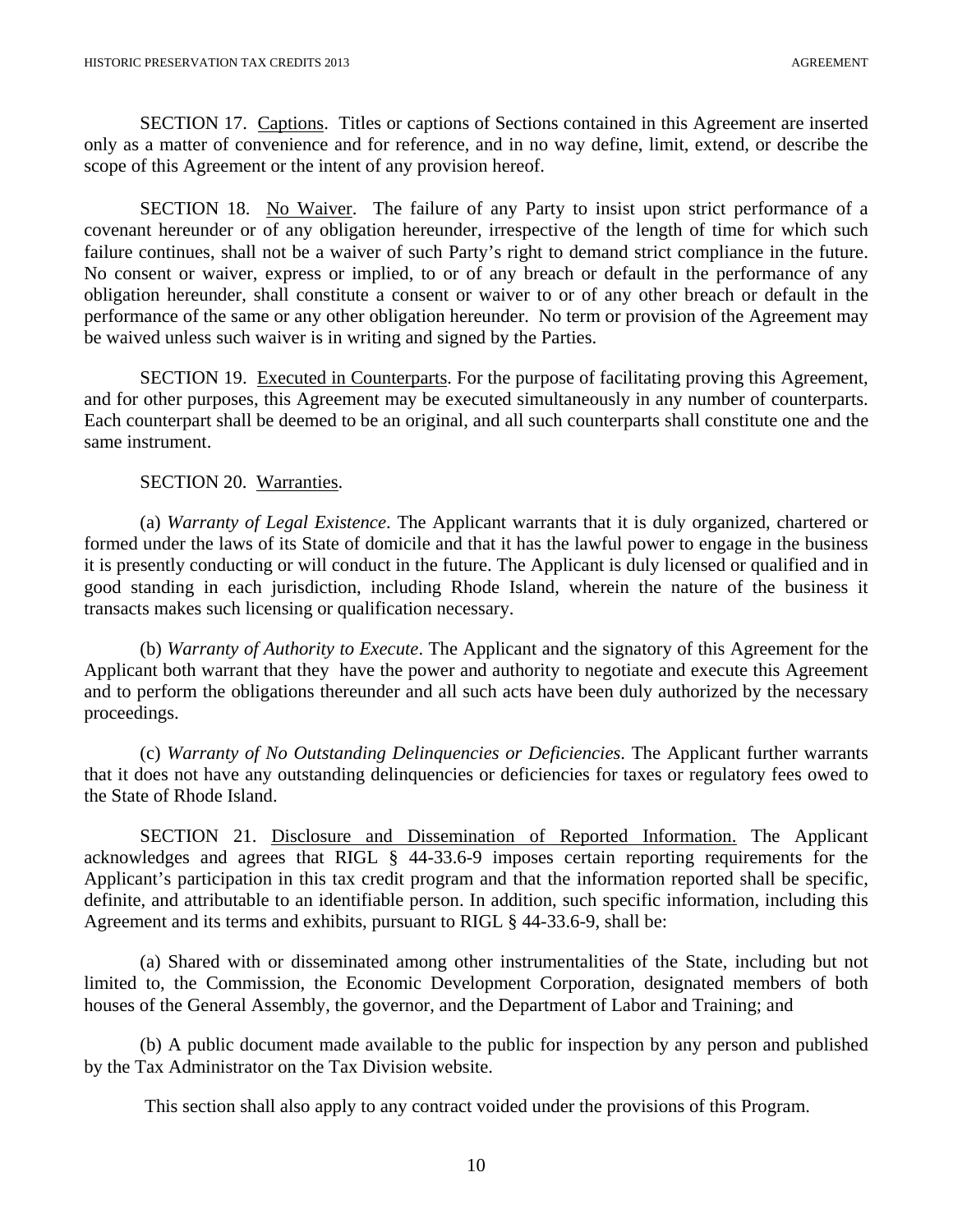IN WITNESS WHEREOF, the parties have caused this contract to be duly executed intending to be bound thereby:

# **STATE OF RHODE ISLAND DEPARTMENT OF REVENUE, by its DIVISION OF TAXATION**

By:

## **APPLICANT NAME**

By:

PRINT NAME

Title: \_\_\_\_\_\_

 $\_$ 

Date: \_\_\_\_\_\_\_\_\_\_\_\_\_\_\_\_\_\_\_\_\_\_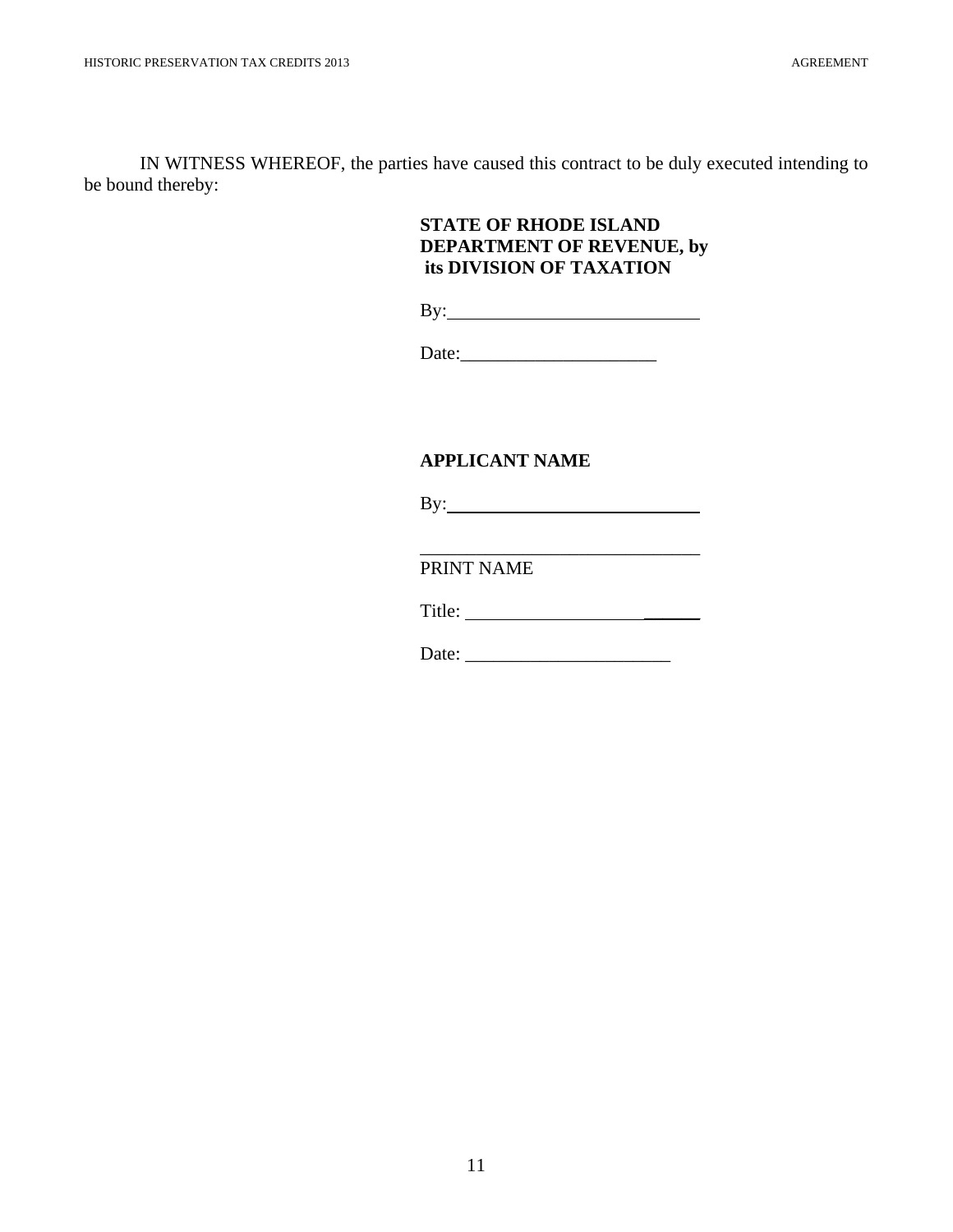# **Exhibit A: Determination of Historic Significance**

[Attach a copy of the Determination of Historic Significance (Part 1 Certification) issued by the RI Historical Preservation & Heritage Commission]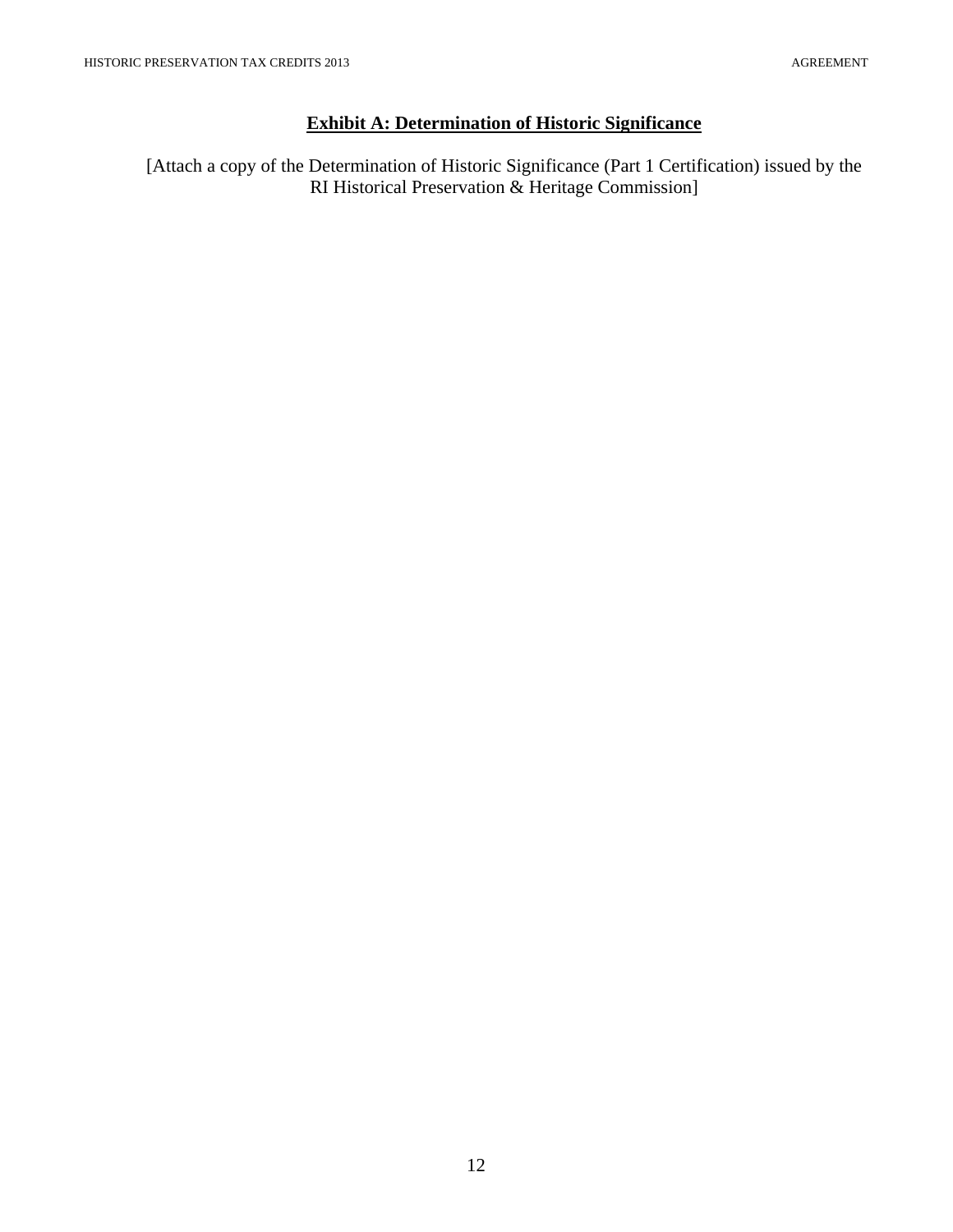## **Exhibit B: Certified Rehabilitation Plan**

 [Attach a copy of the Certification of a Rehabilitation Plan (Part 2 Certification) issued by the RI Historical Preservation & Heritage Commission and a complete copy of the detailed project timeline (including costs and dates of rehabilitation) submitted to the Commission as part of the Applicant's Part 2 Application]